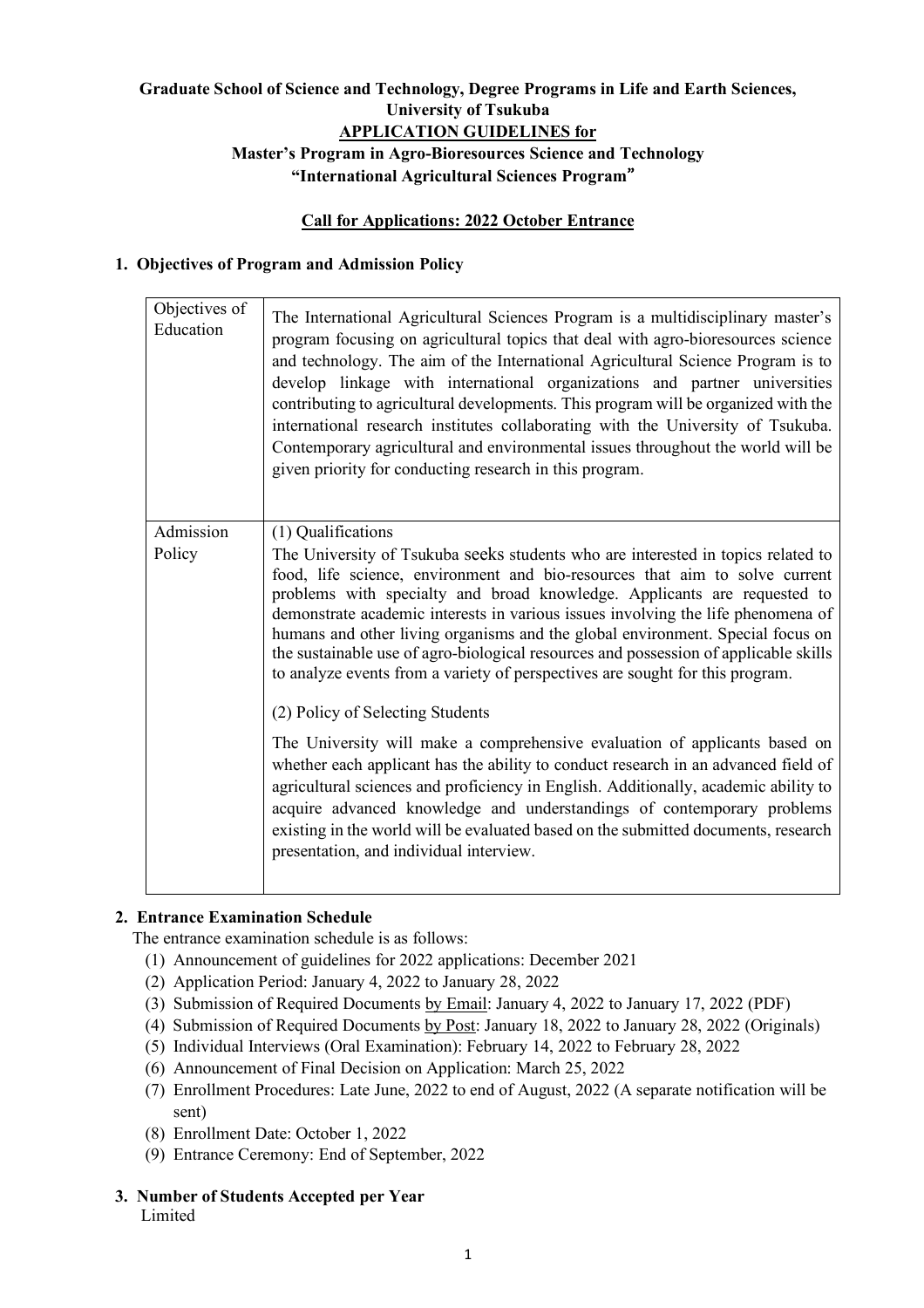# **4. Qualifications of Applicants**

Individuals falling under either of the categories below may apply for this program:

- (1) Individuals who have graduated or who will graduate from a Japanese four-year university program by September 30, 2022.
- (2) Individuals who have graduated from a university outside Japan that implements 16 or more years of school curriculum up to university graduation, and expected to earn a bachelor's degree by September 30, 2022.
- (3) Individuals who have been recognized by the Graduate School of University of Tsukuba through the eligibility screening to have academic ability equivalent or superior to that of a bachelor's degree.

(If you have any questions about your eligibility, send us an e-mail to: intagrsciadm@un.tsukuba.ac.jp

### **5. Documents Required for Application**

The following documents are necessary for application. Please use the application forms that can be downloaded from the following web page

https://www.global.tsukuba.ac.jp/programs/international-agricultural-sciences

| <b>Necessary Documents</b> |                                               | Prepared by                                                    | Remarks                                                                                                                                                              |
|----------------------------|-----------------------------------------------|----------------------------------------------------------------|----------------------------------------------------------------------------------------------------------------------------------------------------------------------|
| 1                          | <b>Application Form</b>                       | All                                                            | Fill Form 1 and attach a passport size photo<br>(frontal view of the face and upper half of your<br>body (4 cm x 5 cm) taken within 6 months. See<br>Section 9.      |
| $\overline{2}$             | Study Plan                                    | All                                                            | Use Form 2.                                                                                                                                                          |
| $\overline{3}$             | Recommendation<br>Letter                      | Reference person                                               | A sealed confidential recommendation letter<br>from the reference person. Use Form 3.<br>For details, see Section 6                                                  |
| $\overline{4}$             | Supervisor's<br>Agreement                     | Prospective<br>academic advisor at<br>University of<br>Tsukuba | "Supervisor's Agreement" from prospective<br>academic advisor at University of Tsukuba.<br>Use Form 4. For details, see Section 7.                                   |
| 5                          | (Expected)<br>Completion<br>Certificate*      | All                                                            | Certificate of Graduation (or expected<br>graduation) from the university where the<br>applicant graduated (or expects to graduate).                                 |
| 6                          | Degree Certificate*                           | Applicants<br>Graduated from<br>abroad                         | If you have graduated from a foreign<br>university, submit a degree certificate for<br>your bachelor's degree.                                                       |
| 7                          | Transcript*                                   | All                                                            | See Section 8.                                                                                                                                                       |
| 8                          | Passport                                      | For those who<br>already have a<br>passport                    | If you already possess a passport, please<br>submit a copy of your passport with your<br>name. The passport will be solely used to<br>confirm the name of applicant. |
| 9                          | Certificate of<br>Sponsorship                 | Funded<br>Applicant                                            | Please submit a "Certificate of Sponsorship"<br>from a public funding agency (If any).                                                                               |
| 10                         | Proof of Payment of<br><b>Examination Fee</b> | All                                                            | Use Form 5. See Section 9(B).<br>[Exceptions]<br>MEXT financed international students                                                                                |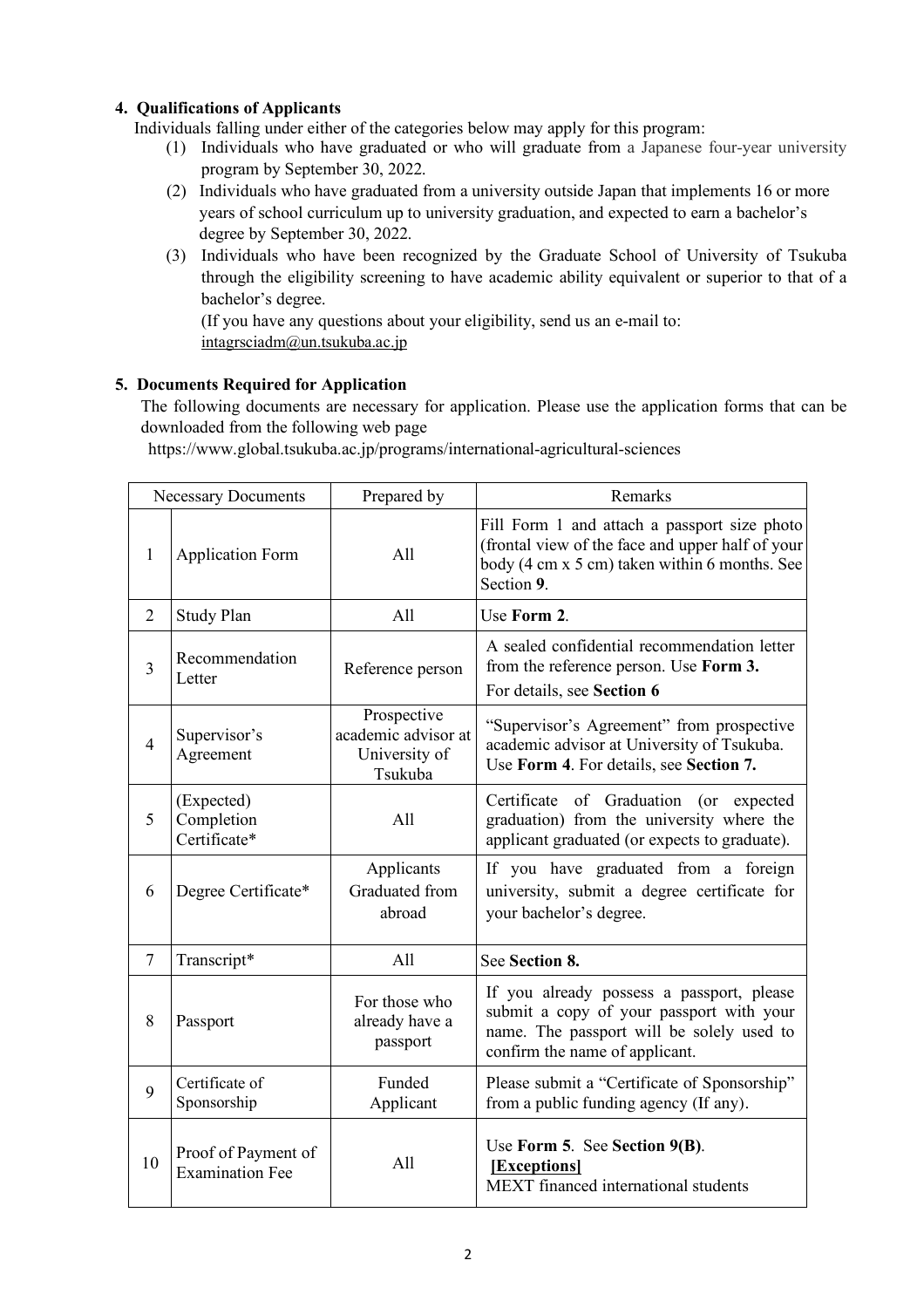| <b>English proficiency</b> | All | Submission of TOEFL, TOEIC or IELTS<br>test results. See Section 10.  |
|----------------------------|-----|-----------------------------------------------------------------------|
| <b>Checklist</b>           | All | Attach checklist (Form 6) at the top of the<br>application documents. |

Notes:

\*In the case that your current name is different from that on the documents you submit (for example, because of marriage), submit with the proof (e.g., copy of marriage license).

i) **All application documents must be written in English or Japanese**. If the documents or qualification certificates issued by your school are in a language other than English or Japanese, translate and type the entire text into English (no specific format is designated; please use A4 size paper).

ii) Forms 1, 2, 3, 4, 5and 6 can be found at the end of this "Guidelines for Application".

### **6. Recommendation Letter**

A sealed confidential recommendation letter needs to be prepared by the **Dean of the University, Research supervisor or Head of the Institute** of the applicant. Use **Form 3.**

### **7. Supervisor's Agreement from Prospective Advisor at the University of Tsukuba**

A letter of agreement (**Form 4.)** should be prepared and submitted to the Graduate Program Office for Agricultural Sciences (F306) by **a prospective academic advisor at the University of Tsukuba,** confirming to serve as an academic advisor when the applicant is successfully accepted at the graduate school of the University of Tsukuba.

### **8. Transcript**

Please submit an original academic transcript (not a copy). If the applicant is still in undergraduate school, please submit a transcript which contains the results of the past study period at undergraduate school. No specific format is designated.

### **9. Submission of Application Forms**

### **(A) Preliminary e-mail submission of the application forms.**

- (1) Required documents
	- a) Form 1, 2, 4, and 6, Completion (or expected) Certificate, Degree Certificate, transcript, English score as well as other available documents.
	- b) Format: PDF
	- c) Submission Period: **January 4, 2022 to January 17, 2022** (Japan Standard Time).
	- d) E-mail address: intagrsciadm@un.tsukuba.ac.jp
- (2) The eligibility of the applicants will be checked by the administration office.
- (3) Eligible applicants will receive an e-mail message to pay the examination fee and submit the hard copy of the application forms.

# **(B) Credit card payment of the Examination Fee.**

#### **[ATTENITION]**

**Payment should be made only after eligibility of application has been checked as described at Section 9(A).**

| Payment period:                                             | January 4 to January 28, 2022 (Japan Standard Time). |  |  |  |
|-------------------------------------------------------------|------------------------------------------------------|--|--|--|
| URL for payment:                                            | https://e-shiharai.net/english/                      |  |  |  |
| Amount:                                                     | 30,000 Japanese yen                                  |  |  |  |
| Receipt:                                                    | Please print the receipt page and attach to Form 5   |  |  |  |
| Please be aware that the examination fee is non-refundable. |                                                      |  |  |  |

- **(C) Final Submission of the Original printouts of Application Form.**
	- **(1) Required documents**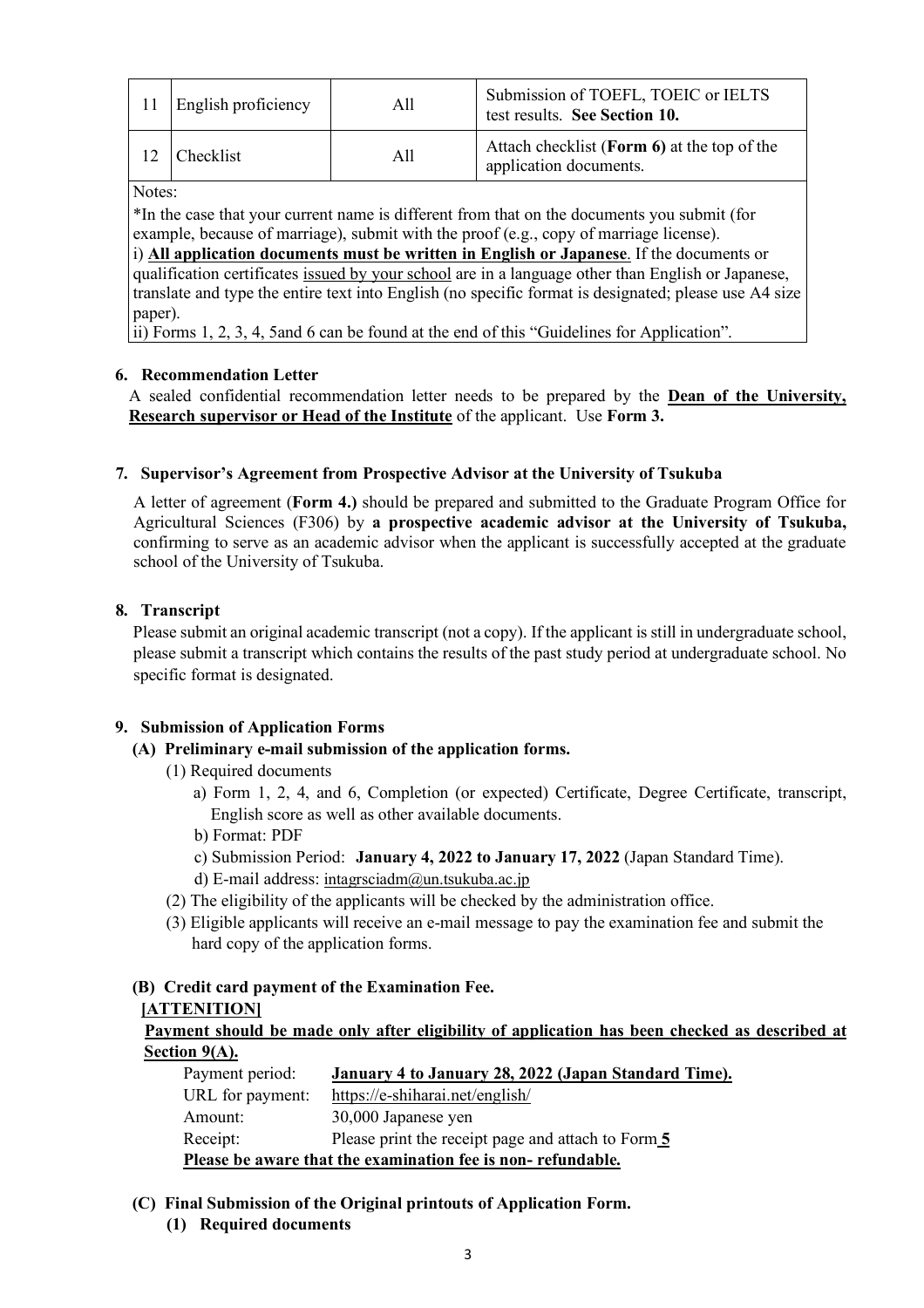All original documents

**(2) Submission period January 18, 2022 to January 28, 2022** (Japan Standard Time). **(3) Mailing address:** Graduate Program Office for Agricultural Sciences (F306), University of Tsukuba 1-1-1 Tennodai, Tsukuba, Ibaraki 305-8572, Japan

Tel: +81-29-853-7228

### **(D) Remarks:**

- (1) If any document is missing or is not filled in correctly, your application will not be accepted. Please check thoroughly and carefully before sending the documents. Please note that the original application documents must be received during the period of accepting documents in JST time.
- (2) Application documents will not be returned.
- (3) For persons who require special considerations for study due to disabilities or other issues, please consult by sending e-mail to the address below before applying. E-mail address: intagrsciadm@un.tsukuba.ac.jp
- (4) If any factual discrepancies are found in the application or application documents after admission to the University, admission may be revoked.

### **10. English proficiency**

Please send one of the following test results with Photo ID of the applicants;

- ⅰ) Examinee Score Report (TOEFL),
- ⅱ) Official Score Certificate (TOEIC) or
- ⅲ) Test Results Form (IELTS).

[ATTENTION] Original test scores from February 2020 or later are valid.

### **11. Selection Method**

Admission of the applicants will be decided based on the application documents and individual interviews either in person or by teleconferences or Skype Communication. In the individual interviews, a comprehensive evaluation will be made of the applicant's basic knowledge, research interests, English ability, and motivation for seeking admission to the course.

### **12. Announcement of Successful Applicants**

Final acceptance will be announced on **March 25, 2022.**

Notification of the final result will be sent by e-mail and post to all applicants. "Documents Required for Enrollment Procedures" at the University of Tsukuba will be mailed to successful applicants by the end of June 2022.

### **13. Enrollment Procedures**

### **(A) Time period**

- (1) The time period for enrollment procedures is from late June 2022 to the end of August 2022.
- (2) Following receipt of the "Documents Required for Enrollment Procedures," submit all documents required for admission using an international courier service by the above deadline.

# **(B) Payment required by students (except MEXT Scholarship students)**

- (1) The normal admission fee is ¥282,000.
- (2) The tuition fee is ¥267,900 for the spring semester and ¥267,900 for the fall semester (¥535,800/year).
- (3) If the amount of payment is revised at the time of admission or during enrollment, the new amount will be required from the time of revision.